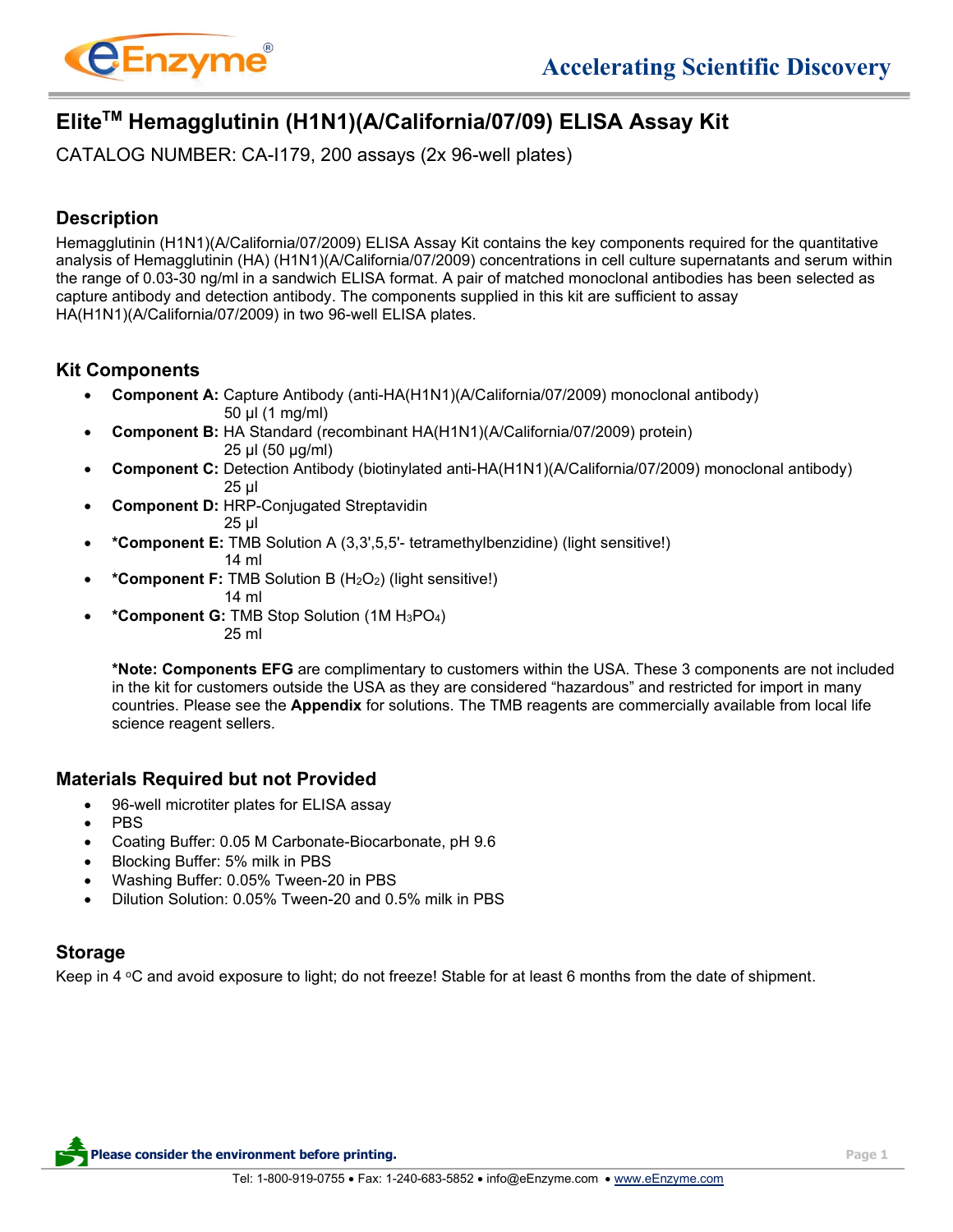

#### **Assay Protocol**

#### **1. Plate Preparation:**

- 1.1 For each 96-well microtiter plate, dilute 20 μl of Capture Antibody (**Component A**) with 10.5 ml of Coating Buffer to prepare a coating solution. Immediately add 100 μl of the coating solution to each well. Seal the plate and incubate overnight at  $4 \degree C$ .
- 1.2 Remove the coating solution and wash the plate twice with 200 μl PBS. Invert the plate and blot it briefly with clean paper towel.
- 1.3 Add 300 μl of Blocking Buffer to each well. Incubate for at least 1 hour at room temperature.
- 1.4 Aspirate to remove Blocking Buffer and wash the plate 4 times with 300 μl of Washing Buffer per well.

#### **2. Run ELISA Assay:**

2.1 Standard/Sample: Dilute the HA Standard (**Component B**) with PBS to eight concentrations (30 ng/ml, 10 ng/ml, 3 ng/ml, 1 ng/ml, 0.3 ng/ml, 0.1 ng/ml, 0.03 ng/ml, and 0 ng/ml). Immediately add 100 μl of Standard and sample to each well in triplicate. Incubate at room temperature for at least 1 hour.



- 2.2 Detection: Aspirate and wash plate 4 times. Dilute 10 μl of Detection Antibody (**Component C**) with 10.5 ml of Dilution Solution to prepare a detection solution. Add 100 μl of the detection solution into each well. Incubate at room temperature for at least 1 hour.
- 2.3 Streptavidin Peroxidase: Aspirate and wash plate 4 times. Dilute 10 μl of HRP-Conjugate Streptavidin (**Component D**) with 10.5 ml of Dilution Solution. Add 100 μl into each well. Incubate at room temperature for 30 minutes.
- 2.4 TMB Peroxidase Substrate Solution Preparation: Mix equal volumes of TMB Solution A (**Component E**) and TMB Solution B (**Component F**) in a clean, preferably HDPE, polypropylene or glass container immediately prior to use at room temperature.

*Note: For one 96-well plate, prepare 12 ml TMB Peroxidase Substrate Solution by mixing 6 ml Component E and Component F*

- 2.5 TMB Reaction: Aspirate and wash plate 4 times with Washing Buffer. Add 100 μl of TMB Peroxidase Substrate Solution (from Step 2.4) into each well. Incubate at room temperature for 20 minutes.
- 2.6 TMB Reaction Termination: Add 100 μl of TMB Stop Solution (**Component G**) to each well. This stop solution will halt color development and will turn the TMB Substrate from blue into yellow.
- 2.7 Read: Determine the optical density of each well within 30 minutes using a microplate reader set to 450nm.
- 2.8 Analysis: Average the triplicate reading for each standard, control, and sample, then subtract the average zero standard optical density. Create a standard curve by reducing the data using computer software capable of generating a four parameter logistic (4-PL) or other curve-fit. The HA(H1N1)(A/California/07/2009) concentration in sample can be determined by regression analysis. If samples have been diluted, the concentration calculated from the standard curve must be multiplied by the dilution factor.

(See the plot on the next page)

**Please consider the environment before printing. Page 2**